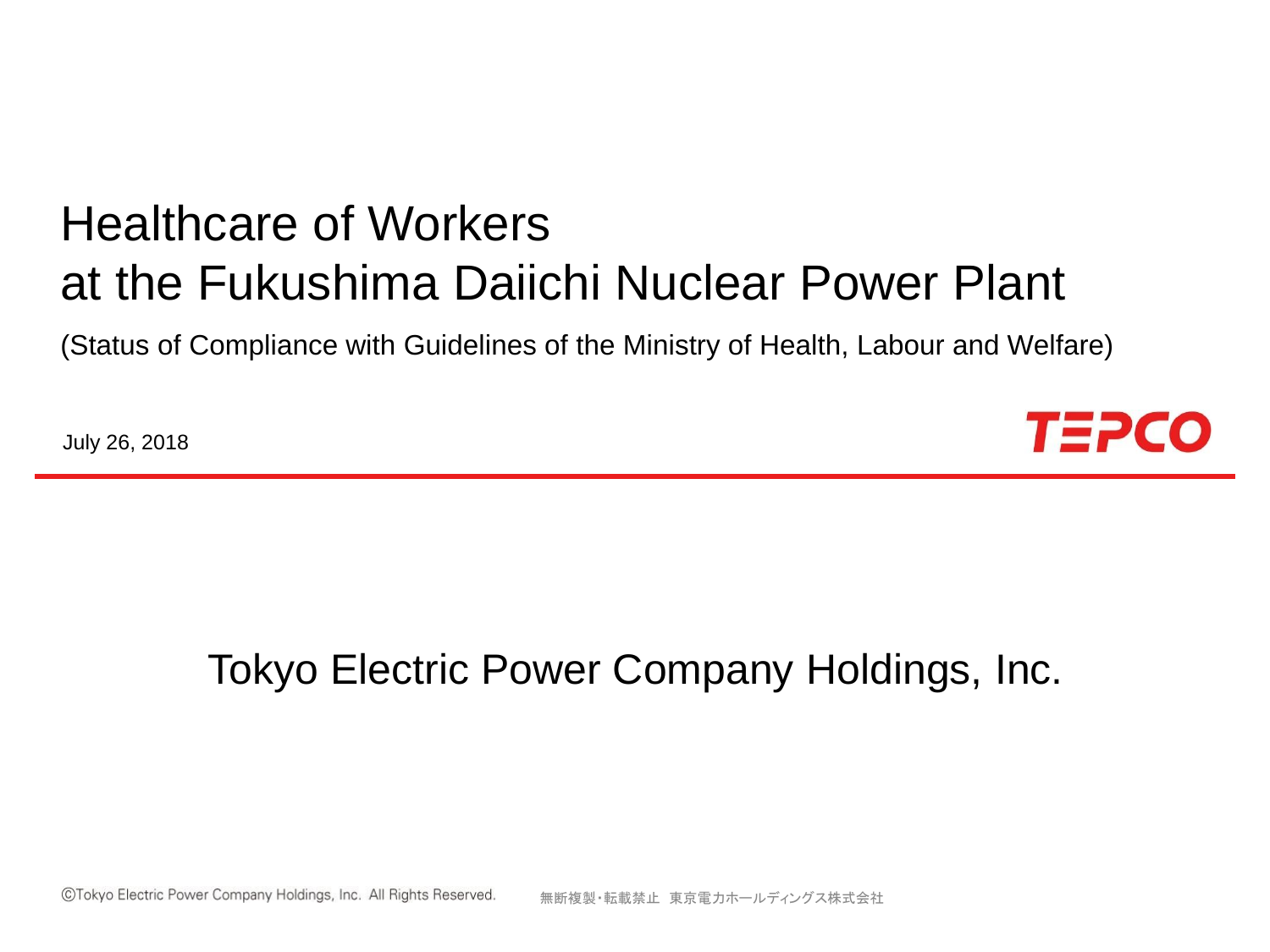

#### **As measures for the healthcare of the workers at the Fukushima Daiichi Nuclear Power Plant, the primary contractors and TEPCO have established and are using a system to address the following workers.**

- Target: Workers who have been determined through medical examinations to **"require thorough examinations," "require medical treatment," or "require continued medical treatment." \*1**
- Purpose: Ensuring that the above workers **have consulted a doctor and, as needed, have been subject to appropriate work-related relief measures.**

\*1 Applicable laws and regulations require that radiation workers should receive medical examinations before they start working as radiation workers and subsequently twice a year. Each determination of the above is based on the results of these medical examinations.

<Background>

- As a response to the guidelines of the Ministry of Health, Labour and Welfare, we started to use the system in July/August 2016 (partially in August), with assistance from the primary contractors and using the specific goals and guidance provided by the University of Occupational and Environmental Health, Japan.
- For the time being, the status of health management will be checked based on quarterly reports from each primary contractor.

(Starting with the 2nd quarter of FY 2016, the status of health management has been reported at meetings by the office for meetings of the team for addressing decommissioning and contaminated water issues.)

• **This report contains information about the health management status in the 4th quarter of FY 2017 covering**

**the medical examinations for January–March) and about the follow-up statuses in the 2nd quarter and**

**earlier.** ⇒ The summary is shown on pages 2 and 3.

[Specific Goals]

- TEPCO and the primary contractors must ensure that the workers of the relevant subcontractors:
- 1) Receive necessary medical examinations on a periodic basis;
- 2) Consult a doctor if they have been determined through a medical examination to require medical treatment or a thorough examination;
- 3) Continue to receive necessary medical treatment at least while working at the site of the Fukushima Daiichi Nuclear Power Plant if they have been determined by a doctor to require medical treatment;
- 4) Are treated according to necessary actions including appropriate work-related relief measures based on the results of periodic medical examinations; and/or
- 5) Are subject to appropriate work-related relief measures, with their implementation status being continuously checked and the measures being continuously reviewed.

©Tokyo Electric Power Company Holdings, Inc. All Rights Reserved. 無断複製・転載禁止 東京電力ホールディングス株式会社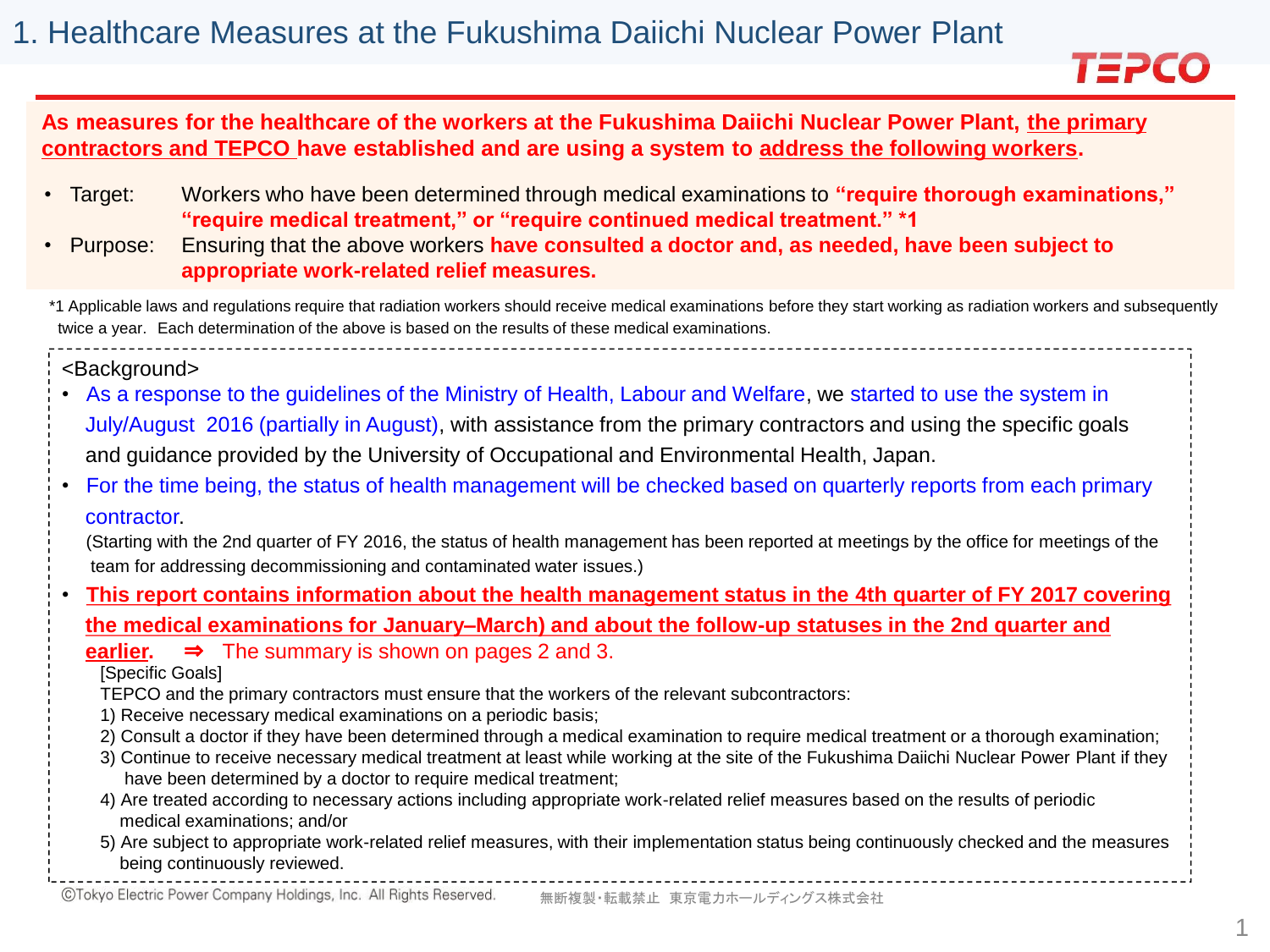#### 2. Results: Summarizing the Status of Management for Medical Examinations in the 4th Quarter TEPCO

#### **Results: summarizing the status of management for medical examinations conducted in the 4th quarter (January–March)**

**(1) The workers' reception of medical examinations and the results** [No. of offices covered: 51 (primary contractors: 48)]

• A total of 3,848 workers received medical examinations during the period, and 940 (24% of all workers) were determined to "require thorough examinations," "require medical treatment," or "require continued medical treatment." The number of those determined to "require thorough examinations" was 244 (6% of all workers).

#### **(2) Status of those determined to "require thorough examinations"**

- The reports from the primary contractors indicated that 53% of the workers had already received thorough examinations and had been subject to appropriate work-related relief measures by the companies, as needed (A); if those who were expected to be subject to appropriate measures soon (B) were included, the achievement rate was 94%.
- All contractors are appropriately implementing the guidance and management under the established system.
- 6% of the workers concerned replied that they had not received medical examinations after they had been given guidance (C). Their subsequent statuses will be checked through the next reports for the 1st quarter of FY2018.

| . Number of workers determined to "require thorough examinations": 244     |     |
|----------------------------------------------------------------------------|-----|
| i Status                                                                   |     |
| ! A (workers have received thorough exams and, as necessary, the companies | 128 |
| have applied appropriate work-related relief measures to the workers)      |     |
| B (Workers are undergoing examinations)                                    | 101 |
| C (Workers have not yet received thorough exams after guidance)            | 15  |
|                                                                            |     |

Note: We asked the contractors to report the statuses of those "requiring medical treatment" and "requiring continued medical treatment," namely, those not "requiring thorough examination," through the reports for the quarter after the next.

⇒ The primary contractors are appropriately reporting the statuses, indicating that the systems built by them are effectively functioning, and are even able to identify how the workers are addressed by the relevant subcontractors.



Note: The numbers of workers indicated are simple sums of those reported from each company. Some workers may have been counted more than once if they were relocated or if the system counted workers on a per medical examination category. The same applies to the figures on the next page.